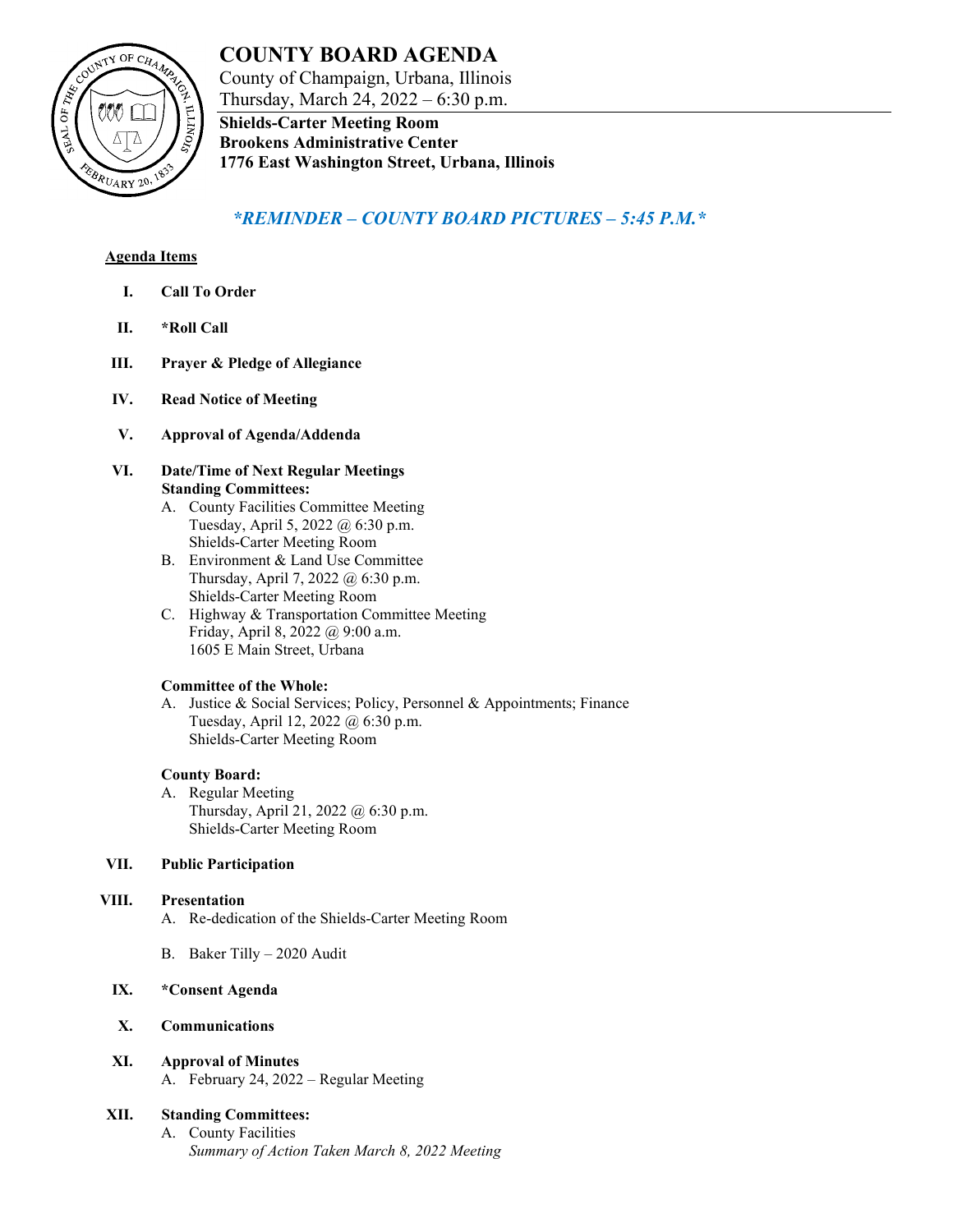| B. Environment and Land Use Committee          |
|------------------------------------------------|
| Summary of Action Taken March 10, 2022 Meeting |

C. Highway & Transportation *Summary of Action Taken March 11, 2022 Meeting*

#### **XIII. Areas of Responsibility**

*Summary of Action Taken March 15, 2022 at Committee of Whole Meeting (Justice & Social Services; Finance; Policy, Personnel, & Appointments)*

#### **XIV. New Business**

A. Adoption of Resolution No. 2022-54 authorizing payment of claims

#### **XV. Other Business**

- A. Litigation Committee
	- 1. Adoption of Resolution No. 2022-55 administrators full and final release of all claims to include attorneys' fees, costs and expenses *(to be distributed)*
- B. American Rescue Plan Act
	- 1. Adoption of Resolution No. 2022-56 authorizing an Intergovernmental Agreement for Geophysical Mapping of the Mahomet Aquifer between the County of Champaign and the University of Illinois Prairie Research Institute *(to be distributed)*
	- 2. Adoption of Resolution No. 2022-57 authorizing an Intergovernmental Agreement for Rural Housing Rehabilitation Assistance between the County of Champaign and the Central Illinois Land Bank Authority *(to be distributed)*

#### **XVI. Discussion/Information Only**

- A. American Rescue Plan Act
	- 1. Illegal Gun Bounty Reward Program Crime Stoppers
	- 2. Flock Safety Cameras Village of Mahomet
	- 3. Update from Project Manager
- B. Bonds for Clark-Lindsey Village

### **XVII. Adjourn**

\*Roll call

\*\*Roll call and 15 votes

\*\*\*Roll call and 17 votes

\*\*\*\*Roll call and 12 votes

Except as otherwise stated, approval requires the vote of a majority of those County Board members present.